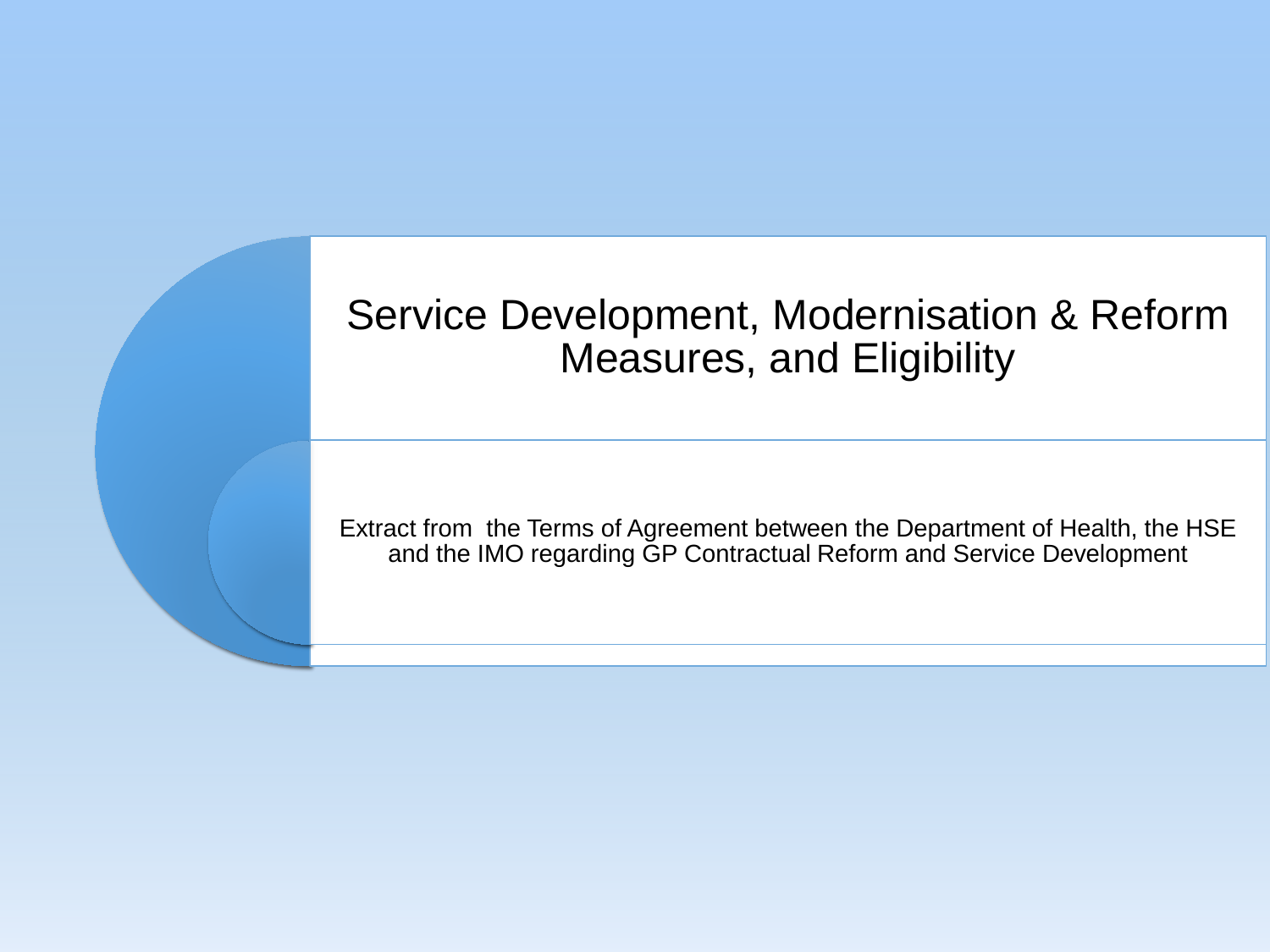# Service Development

1.1 Developing GP Services as Part of an Integrated Structured Chronic **Disease Prevention and Management** 

## 1.2 Enhanced Special Items of **Service**





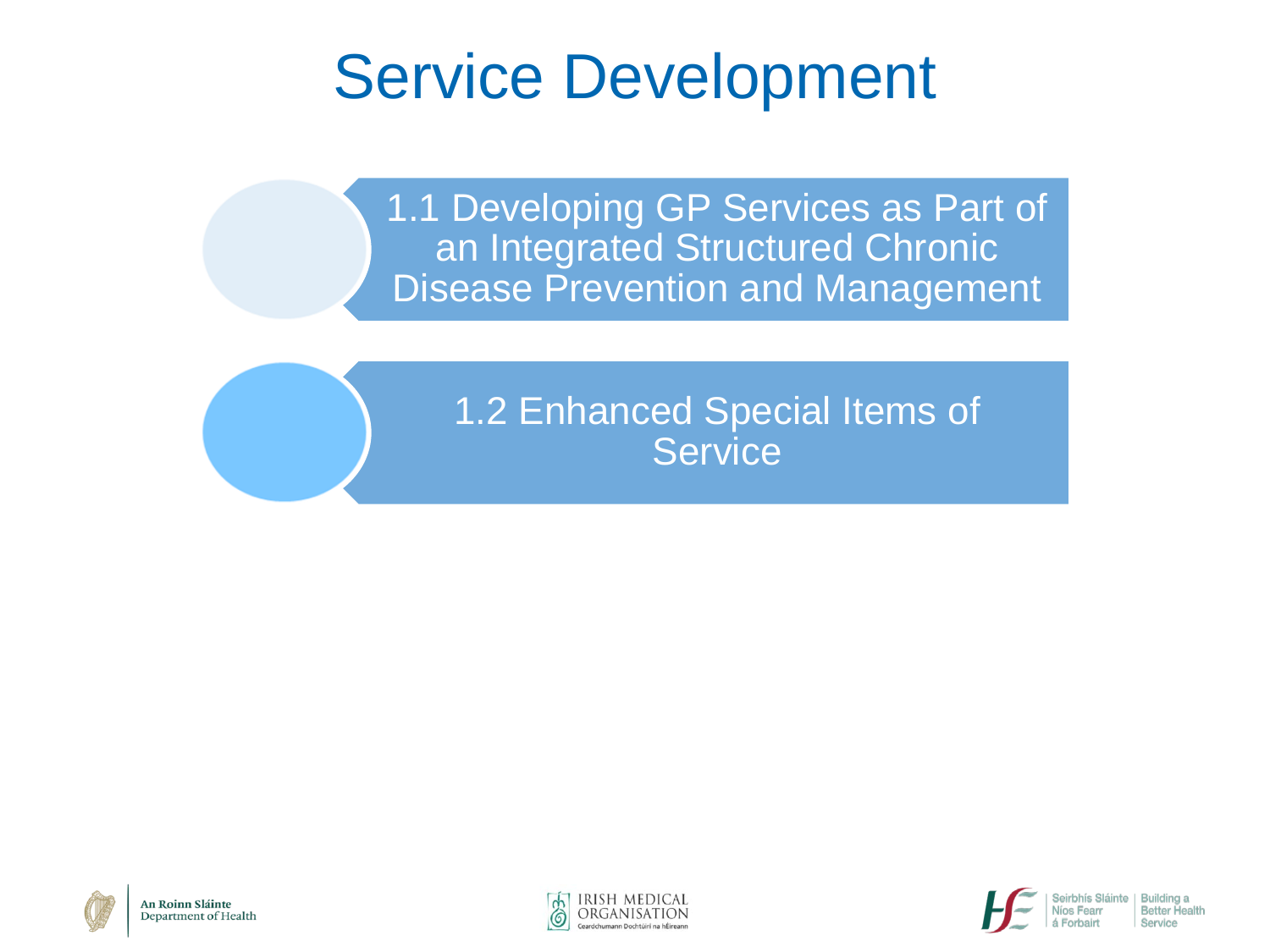## **1. Service Development**

#### **1.1 Developing GP Services as Part of an Integrated Structured Chronic Disease Prevention and Management**

A Chronic Disease Management Programme for over 430,000 General Medical Services and GP Visit Card patients will commence in 2020 and will be rolled out to adult patients over a 4-year period. The Programme is comprised of three components:

- Opportunistic Case Finding Programme involving opportunistic assessment in order to detect and diagnose diseases at an early stage so that they can be appropriately managed.
- CDM Structured Programme with two GP visits and two Practice Nurse visits a year.
- High Risk Preventive Programme with one annual review.

The first phase of the Programme will target patients over 75 years with the Opportunistic Case Finding and Preventive components of the Programme commencing in Year 2. The chronic diseases which will be included are:

- Diabetes Type 2.
- Asthma.
- Chronic Obstructive Pulmonary Disease (COPD).
- Cardiovascular Disease (Heart Failure, Ischaemic Heart Disease, Cerebrovascular Disease (Stroke/Transient Ischemic Attack [TIA]) & Atrial Fibrillation)

#### **1.2 Enhanced Special Items of Service**

- Haemochromatosis Shift of activity from acute settings to general practice through provision of Therapeutic Phlebotomy for GMS / GPVC Patients est. 24,000 sessions benefiting 8,000 people in a full year.
- Involuntary Admissions Mental Health securing GP participation in involuntary admissions est. 2,000 admissions in a full year.
- Virtual Clinics Consultation between Consultant Cardiologists and GPs regarding patients with heart failure, who would otherwise be attending OPDs – 95% reduction on referrals for admission found in demonstrator site - 17,500 virtual clinic slots by 2022.





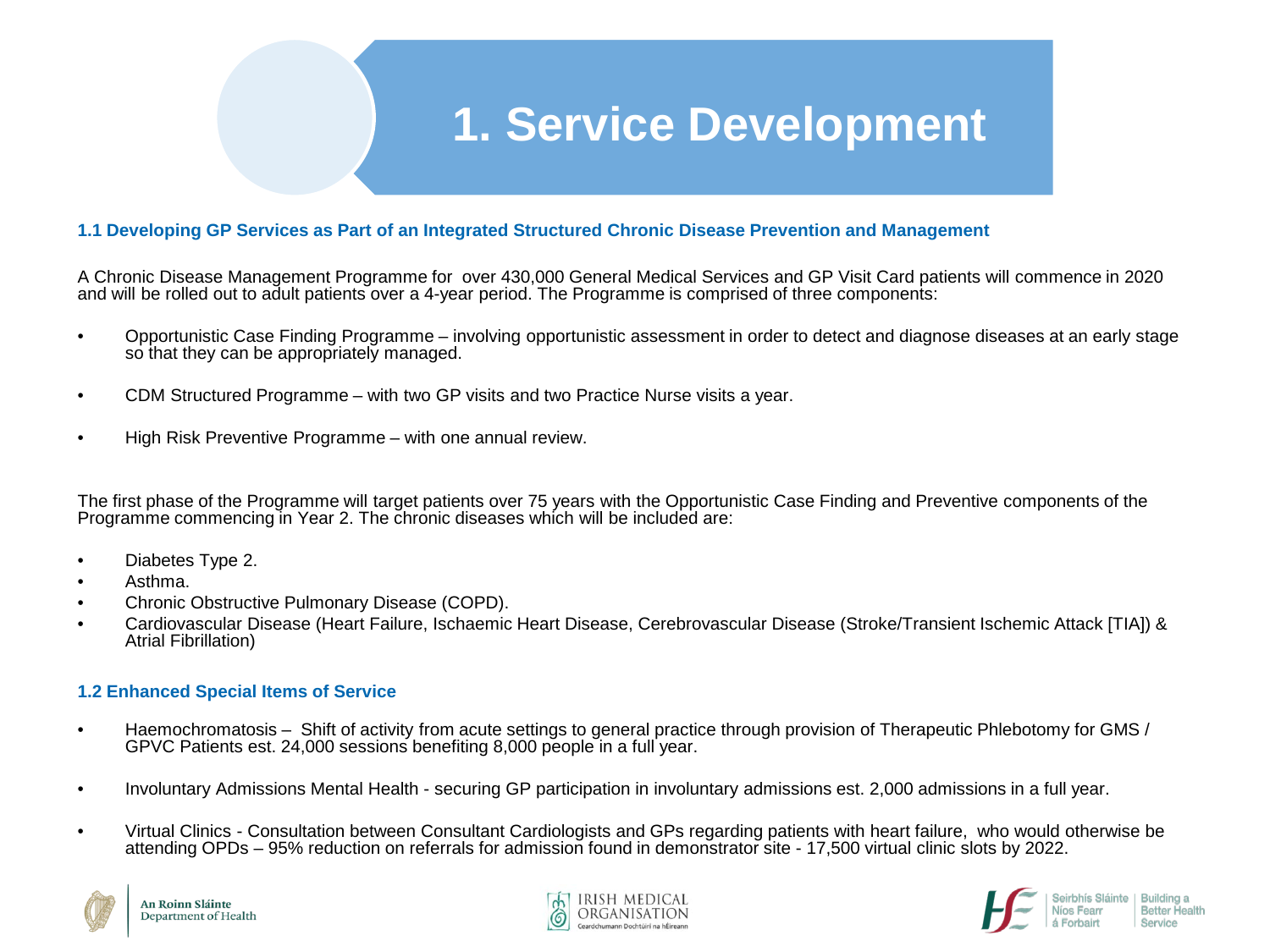# Service Modernisation & Reform Measures

2.1 Service Models: Overall Commitment to Change

> 2.2 eHealth & Data Management

2.3 Medicines Optimisation

## 2.4 Streamlining & **Coordination**





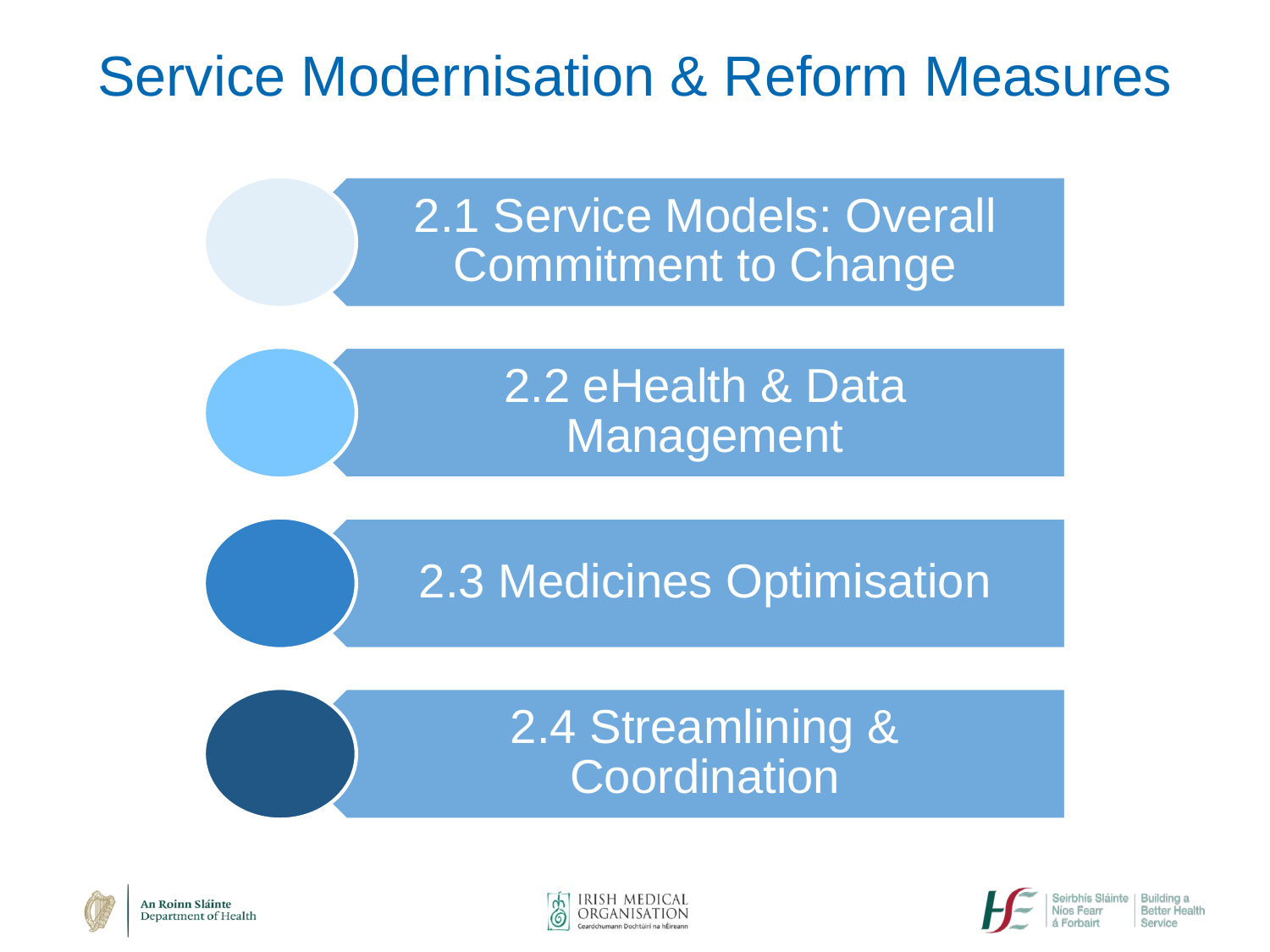### **2.1.1 Implementing Community Healthcare Networks (CHNs) And Associated Operating Model For Community Services (CHO)**

**GP Community Healthcare Network Lead will provide leadership in the following areas to:**

- Clinical Leadership.
- Planning, performance & quality assurance.
- Service delivery and improvement.
- Communications.

#### **GPs in Community Healthcare Networks will actively support the implementation of the CHNs and the GP Lead Role including:**

#### **Participation in Planning of services**

The GP Lead will participate in the planning and prioritising of CHN services in line with the population needs. The establishment of CHNs will facilitate and support the local identification of needs, and service planning and decision making.

In order to facilitate local planning, area needs and decision making a bi-annual planning workshop led by the GP lead and attended by the local management team will be held. A GP from each practice in the CHN should attend this meeting at a minimum, building relationships with the HSE professionals on the Network Management Team. Such meetings shall be scheduled by the GP Lead being cognisant of the working commitments of local GPs.

#### **Participation in Planning of Services - 2 workshops per year for 2 hours per workshop**

#### **Multidisciplinary Working & Care Planning**

The Network Manager will lead multi-disciplinary team management and ways of working. The Network Manager, in conjunction with the GP Lead will support this care planning process as required including providing advice and guidance, re: prioritising resource to meet the determined needs, analysing trends in such cases and responding directly or seeking support of other services to do so.

#### **GP Involvement will involve:**

- 1. Referring any patients designated as a complex case and requiring discussion at a clinical team meeting (see Criteria for Referral to Clinical Meetingagreement document) to the appropriate Clinical Coordinator.
- 2. Attending clinical team meetings and discussing their relevant cases, approximately one hour a month per GP or GP Practice. In exceptional cases where the GP is unable to attend for any reason the GP should discuss with the case manager.
- 3. Giving clinical input where required.
- 4. Ensuring that their own clinical notes are updated in accordance with the care plan.
- 5. Where the GP sees it as necessary given his/her relationship/knowledge of the patient the GP may agree to act as a Key Worker.
- 6. Ensuring that the Clinical Coordinator is aware of any relevant updates in the patient's case note discussed at a clinical team meeting.





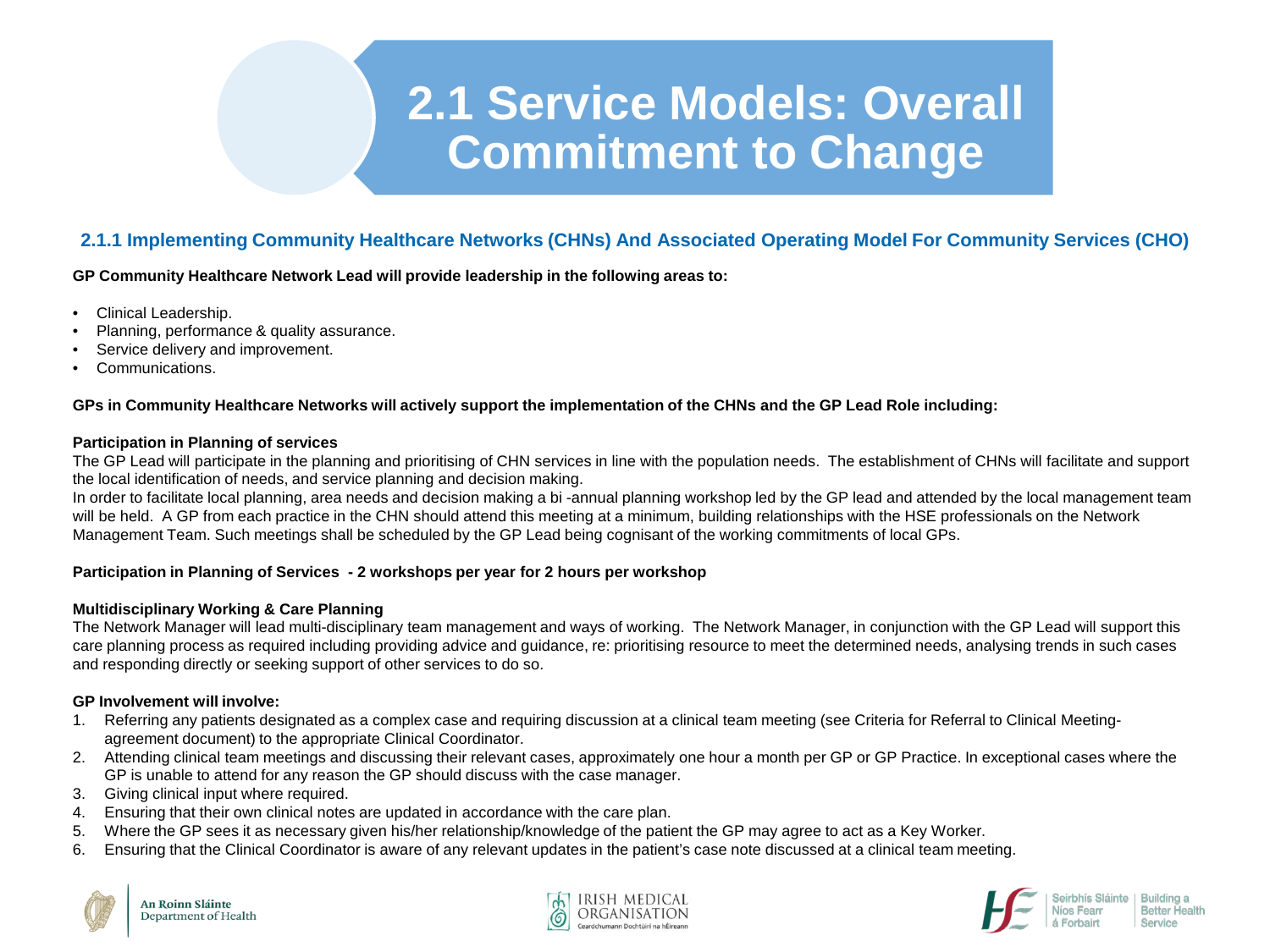### **2.1.1 Implementing Community Healthcare Networks (CHNs) And Associated Operating Model For Community Services (CHO)**

#### **Multidisciplinary Working & Care Planning - Attendance at equivalent of 1 clinical meeting per month for 1 hour (per GP or per GP practice)**

#### *Protocol for GPs practicing across different CHNs*

While GPs may attend any of the bi-annual CHN planning workshops relevant to their patient's geographic location, they should attend two planning workshops per annum of the CHN in which their main practice premises is located.

- Recognising the professional duty of GPs to care for all their patients regardless of CHN location, GPs will attend 12 clinical meeting of 1 hour duration per annum.
- Where a GP Practice has patients in multiple CHN areas, the relevant CHN clinical coordinators will liaise with each other to run meetings at an agreed time within the scope of the 12 meetings.
- Where there are competing meetings which cannot be coordinated the GP shall not be obliged to attend more than their obligation but will continue to liaise with clinical coordinator as per current professional practice.

#### **Referrals and prioritisation**

GPs will participate in the use of standardised integrated care referral pathways across CHNs and/or with acute hospital services particularly those focused on clients with complex needs and/or chronic disease. This will be underpinned by the development of waiting list management processes.

#### **Population Risk Stratification**

HSE Public Health & Clinical Programmes will provide guidance and support in relation to appropriate methodology of population risk stratification. GPs will be required to support the identification of clients either from a medical condition perspective or from indicators of levels of dependency e.g. frailty. This will be achieved in a number of ways:

- Opportunistically as clients access services of GPs and have agreed medical conditions or other characteristics.
- Clients who emerge through the multidisciplinary team meetings and where it is deemed appropriate.

#### **Anticipated out comes of GP involvement in CHN**

- Coordinated multidisciplinary care approach to care provision.
- Improved service user and Contractor experiences.
- Improved integration of community healthcare services and integration between community Healthcare and acute hospital services.
- GP involvement in the management process within the CHO Operating Model.





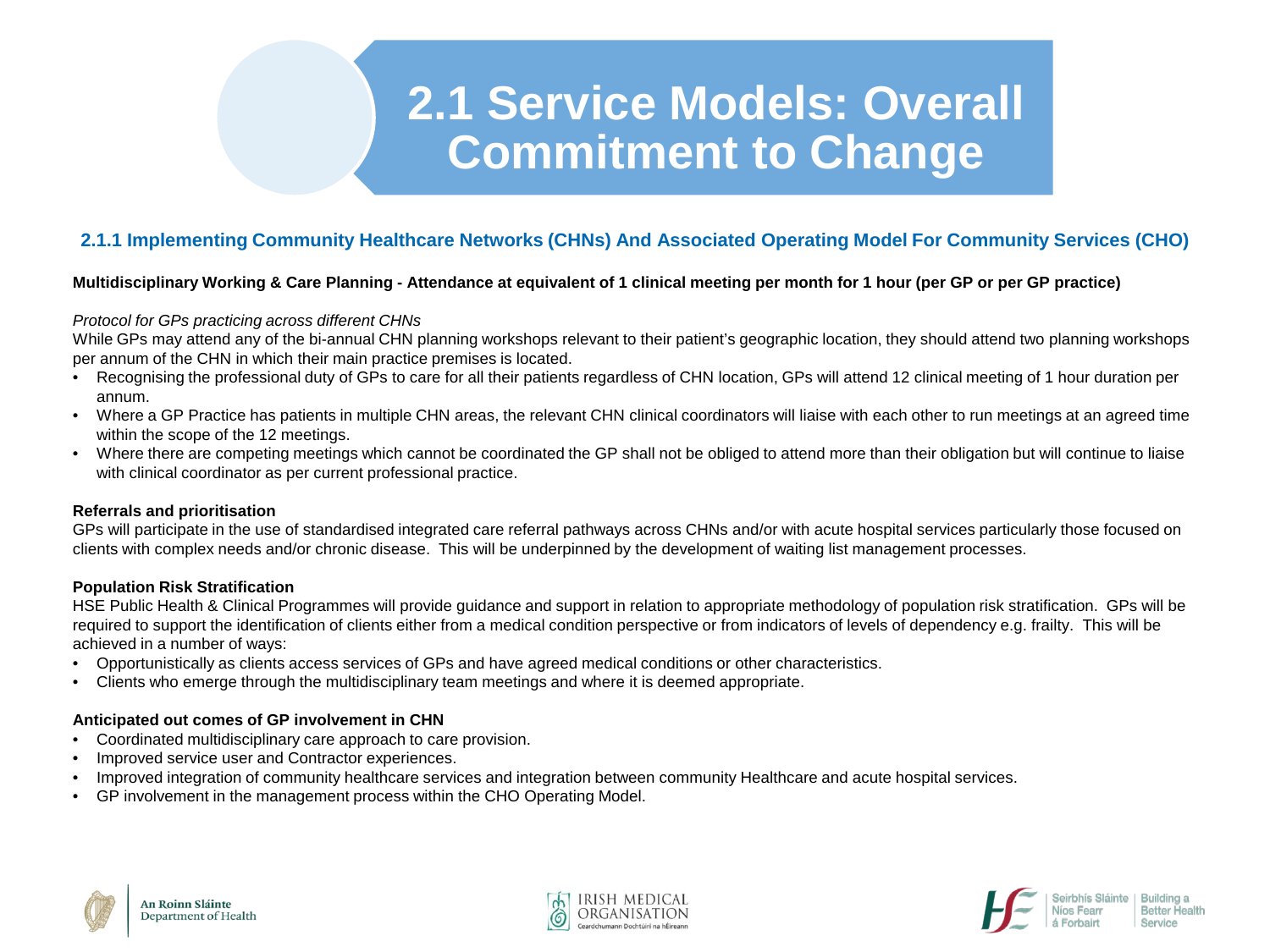### **2.1.1 Implementing Community Healthcare Networks (CHNs) And Associated Operating Model For Community Services (CHO)**

#### **Community Healthcare Networks:**

#### **GP Lead Role:**

- Clinical Leadership.
- Planning, performance & quality assurance.
- Service delivery and improvement.
- Communications.

#### **Network GPs:**

- Participation in Planning of Services 2 workshops per year for 2 hours per workshop.
- Multidisciplinary Working & Care Planning Attendance at equivalent of 1 clinical meeting per month for 1 hour (per GP or per GP practice).
- Referrals and prioritisation / linked to ICT e-referrals.
- Population Risk Stratification in line with the nationally accepted population health "pyramid" used in identifying high risk approx. 4 % high risk and 1% very high risk which includes client groups such as chronic disease and also frail elderly**.**





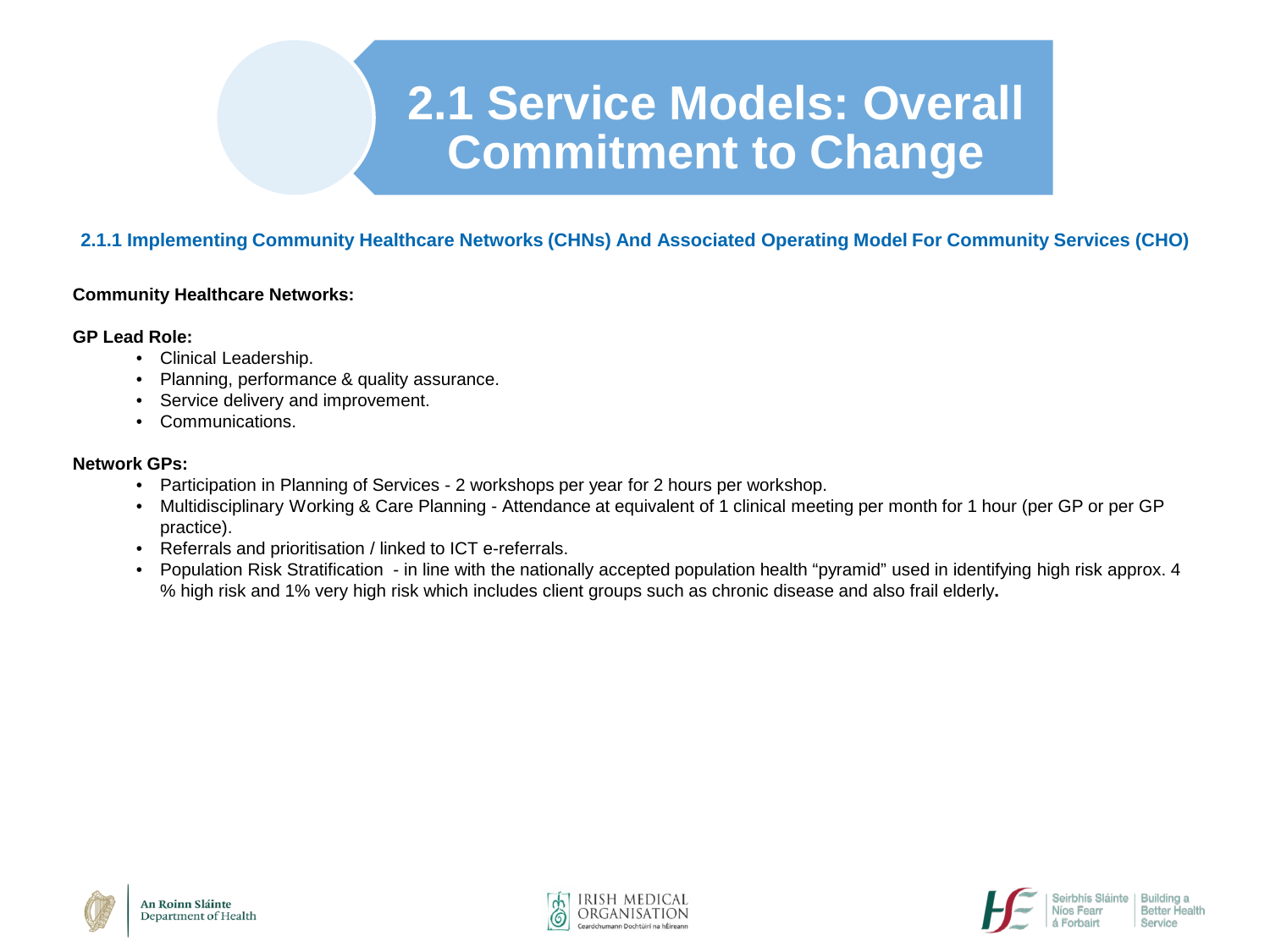#### **2.1.2 Support for and cooperation with hospital waiting-list validation exercises and the National Centralised Validation Unit**

- Following up in a timely fashion with the HSE/ National Centralised Validation Unit on those patients who have either been removed from a waiting list because of non-response to the validation letter or who have requested removal themselves as set out below:
	- o When a patient receives a validation correspondence (while not advised to) some patients may contact their GP for advice. On completion of a hospital validation cycle; there are a number of potential patient outcomes:
	- 1. Patient responds and requests to remain on the waiting list no action required by the GP.
	- 2. Patient responds and indicates that they no longer require hospital care these patients are reviewed by the hospital and where appropriate removed in line with the National Inpatient, Day Case, Planned Procedure Protocol (the "IDPP Protocol 2017"). The patient and the source of referral must be notified of this in writing by the hospital.
	- 3. Patient fails to respond to the validation correspondence these patients are reviewed by the hospital and where appropriate removed in line with the National Inpatient, Day Case, Planned Procedure Protocol (the "IDPP Protocol 2017").

The patient and the source of referral must be notified of this in writing by the hospital.

- In relation to outcomes 2 and 3 where a GP is notified by letter that the patient has been removed from the waiting list there is an option for reinstatement (at the original date) should the GP deem this appropriate.
- In order to establish whether or not reinstatement is required it may be necessary for the GP to communicate with both the patient and the hospital in a timely manner.

### **2.1.3 Making Every Contact Count (MECC)**

• Ensure that MECC is applied to all patients who come to the GP surgery, as appropriate**.**

#### **2.1.4 Children First National Guidance for the Protection and Welfare of Children**

• Ensure that all practice staff undertake and complete the relevant training as set out and any updated modules as they become available. The free online Children First training support is e-learning module is available on<http://childrenfirst.hseland.ie/>**.**





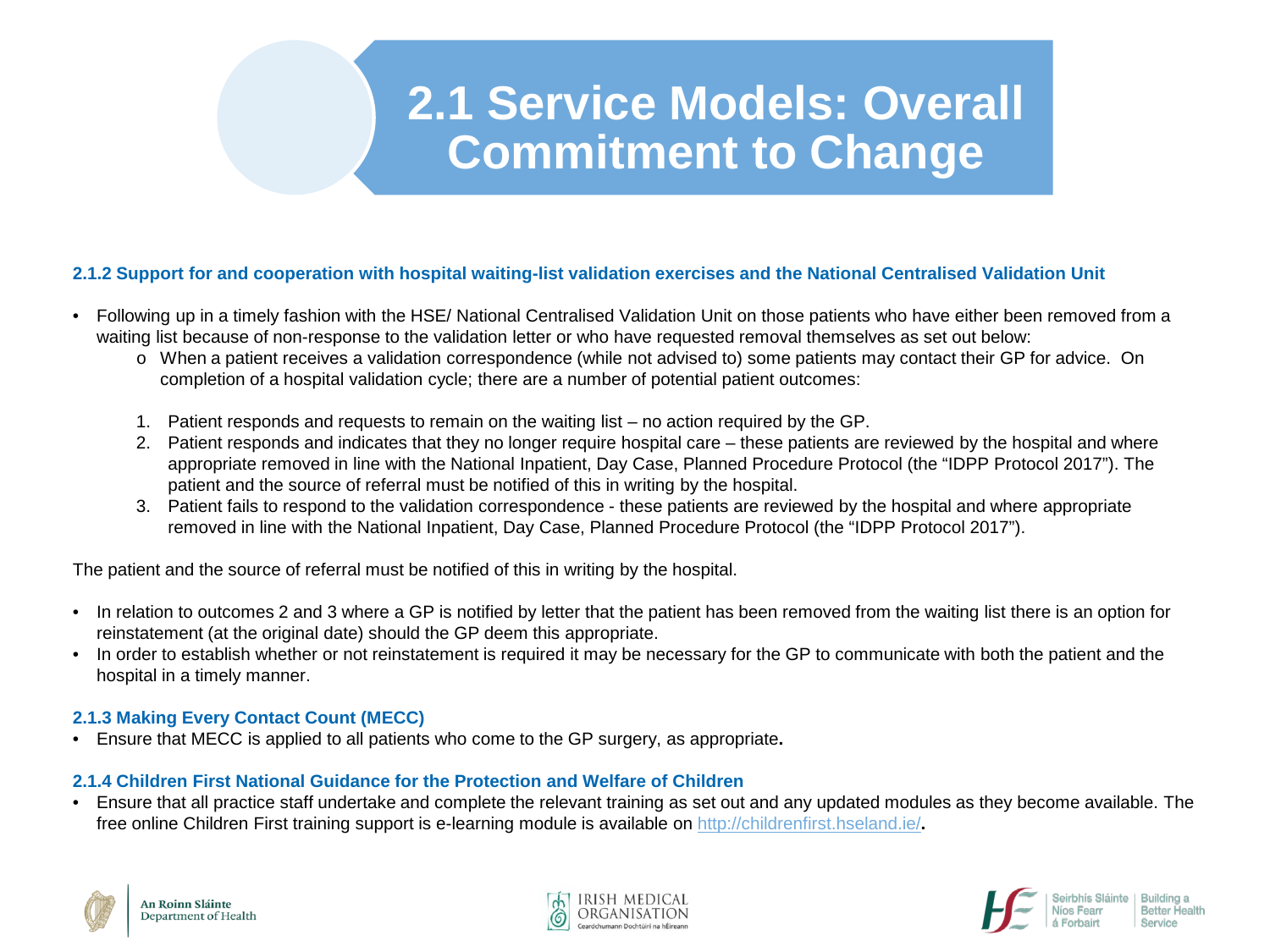

## **eHealth Sign-Up, Usage & Adoption Rates**



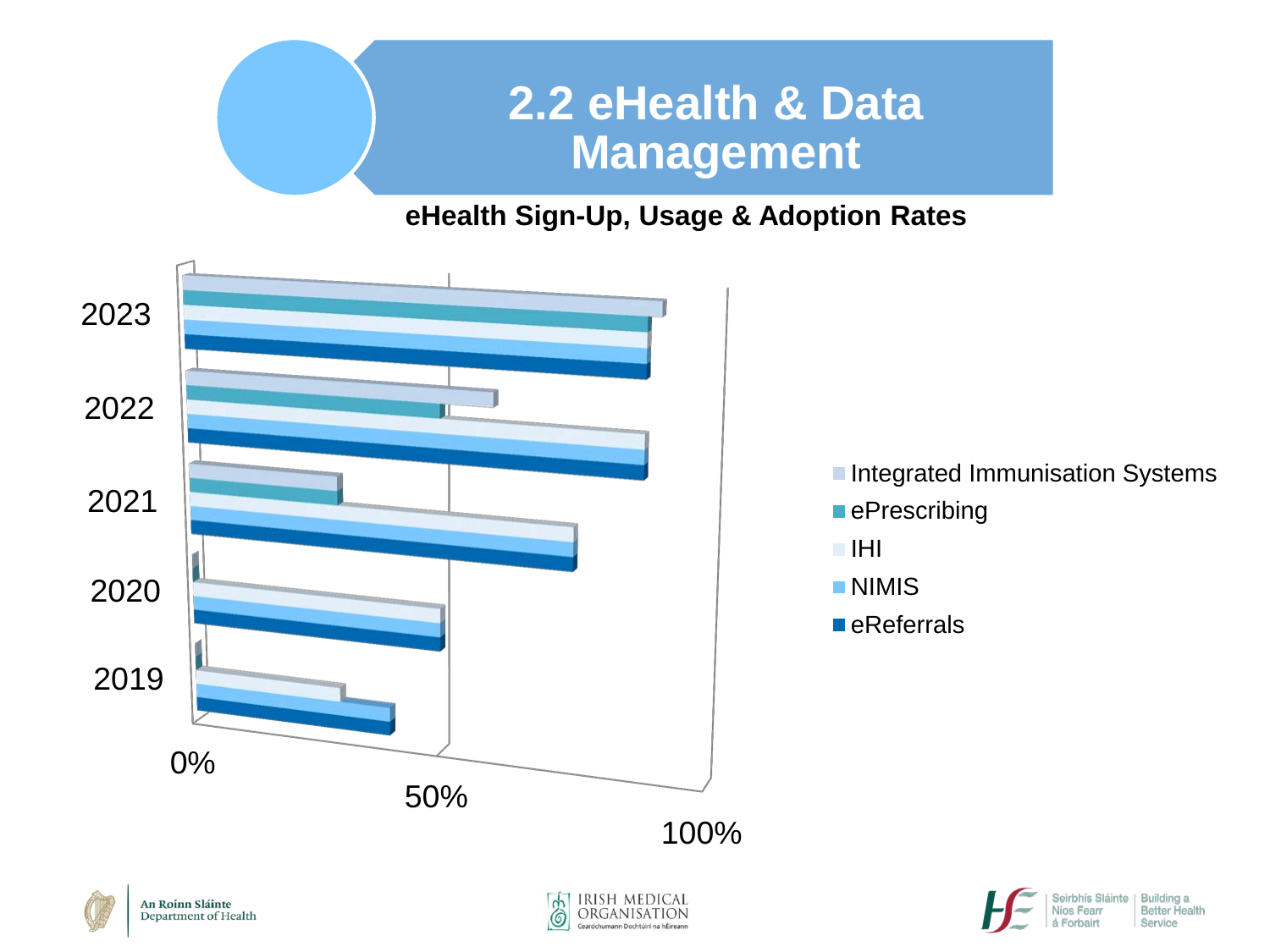

### **2.2.1 IHI**

• Comply with the national IHI programme and incorporate IHI numbers for all patients on practice systems on a phased basis over the next 4 years.

### **2.2.2 eReferrals**

• GPs to utilise eReferral system and agree to uptake usage over a phased basis.

### **2.2.3 ePrescribing**

- GP cooperation and participation in the design and development of the IT solution for ePrescribing over 18 to 24 months.
- Once fully integrated, there will be a phased approach to uptake by GPs, with ePrescribing to commence in 2021 with continued uptake from GPs through to 2023 in line with the phasing outlined below.

### **2.2.4 NIMIS**

• GPs to fully uptake the usage of NIMIS once fully rolled out nationwide.

|                                        | 2019 | 2020 | 2021 | 2022   | 2023   |
|----------------------------------------|------|------|------|--------|--------|
| <b>IHI Patient Sign Up Rates</b>       | 30%  | 50%  | 75%  | 85-90% |        |
| eReferrals Usage                       | 40%  | 50%  | 75%  | 85-90% |        |
| ePrescribing Adoption                  |      |      | 30%  | 50%    | 85-90% |
| <b>NIMIS Usage</b>                     | 40%  | 50%  | 75%  | 85-90% |        |
| <b>Integrated Immunisation Systems</b> |      |      | 30%  | 60%    | 90%    |





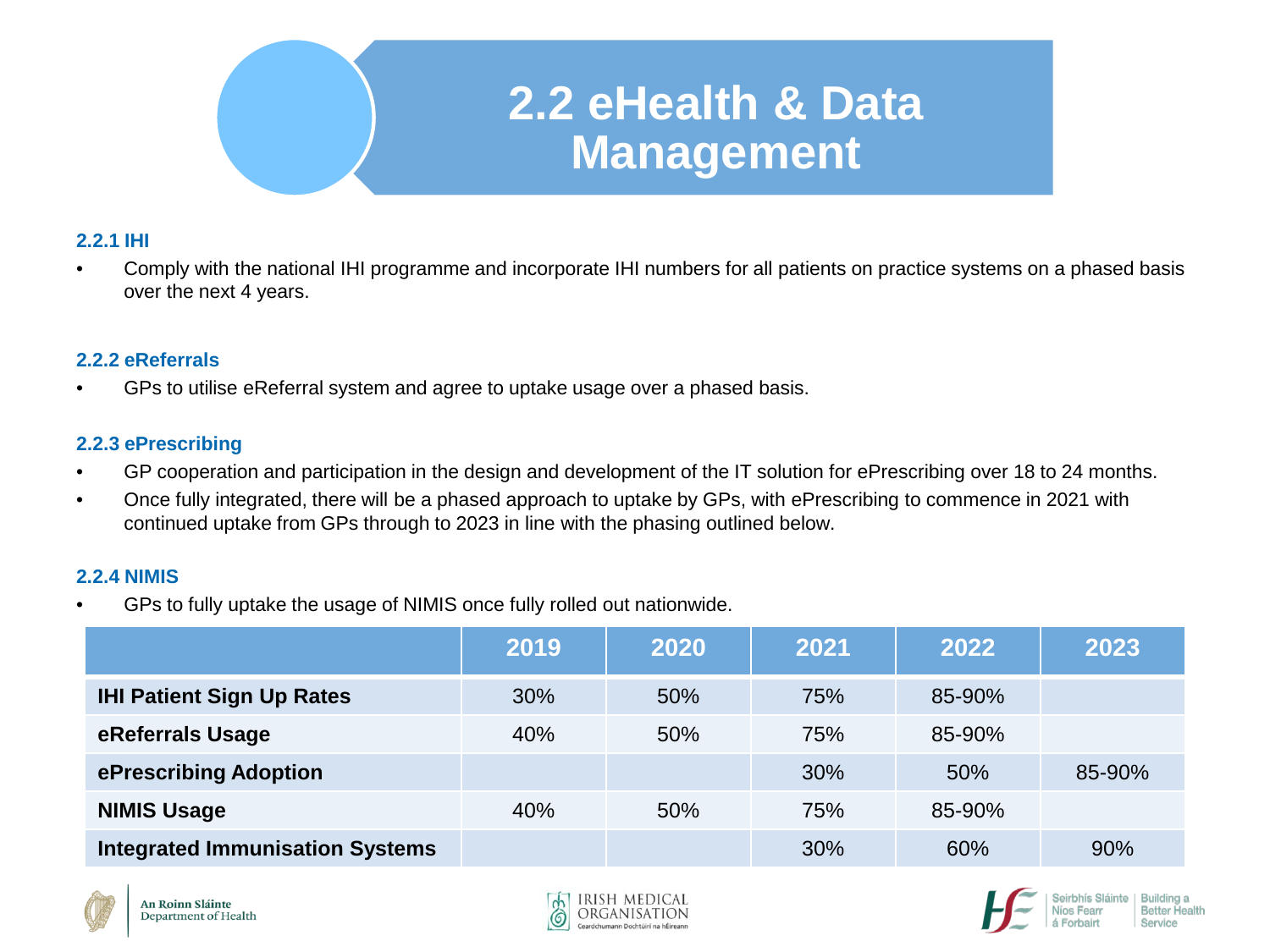# **2.2 eHealth & Data Management**

#### **2.2.5 Summary and Shared Care Records**

- Summary and Shared Care Records will be populated for GMS/GPVC and private patients.
- The IMO agree to support the development and deployment of the Summary and Shared care records within the lifetime of the Agreement.
- GPs will maintain the patient data required to populate the Summary and Shared Care Records on their accredited GP Practice System.
- The data set required for the Summary Care Record has been defined in the Terms of the Agreement.
- If informed consent is required, the HSE will engage with the IMO on the details of how this will be implemented in practice.
- The HSE will promote the adoption of Summary and Shared Care Records.

Whilst the GP will have the facility to sign up patients for the Summary and Shared Care records on their Practice System, the HSE will not be solely reliant on the GPs to sign up patients.

#### **2.2.6 Integrated Immunisation Systems**

• GPs will cooperate with the development and deployment of an integrated solution for immunisations (to include a reimbursement module) to go live in 2021.

#### **2.2.7 Healthlink**

• Continued adoption of Healthlink by GPs as the primary mechanism to facilitate other eHealth related services e.g. IHI, e-referrals, ePrescribing, NIMIS ordering and other relevant data returns, etc.

#### **2.2.8 Healthmail**

- Continued adoption of Healthmail as the primary mechanism for secure communication of unstructured health related messages
- Adoption of Healthmail as a mechanism to reduce our reliance on unsecure and non GDPR compliant solutions such as fax machines
- Protocol agreed and adopted in relation to the use of Healthmail between GPs and the wider health care service.

#### **2.2.9 Use of PCRS Application Suite**

- GPs to continue to submit reimbursement claims electronically.
- GPs will operate the online choice of doctor functionality to facilitate electronic registration of all approved medical card, GP visit card and Under-6 applications.

#### **2.2.10 MedLIS**

- GPs located in the areas of hospital roll out (Beaumont, Cavan, The Mater and St James) to use MedLIS functionality (Powerchart) to order online for the four hospitals as it is rolled out.
- A review will be undertaken and until the review is completed and further discussions are held with the IMO, no further roll out of GP ordering will proceed beyond these four sites.





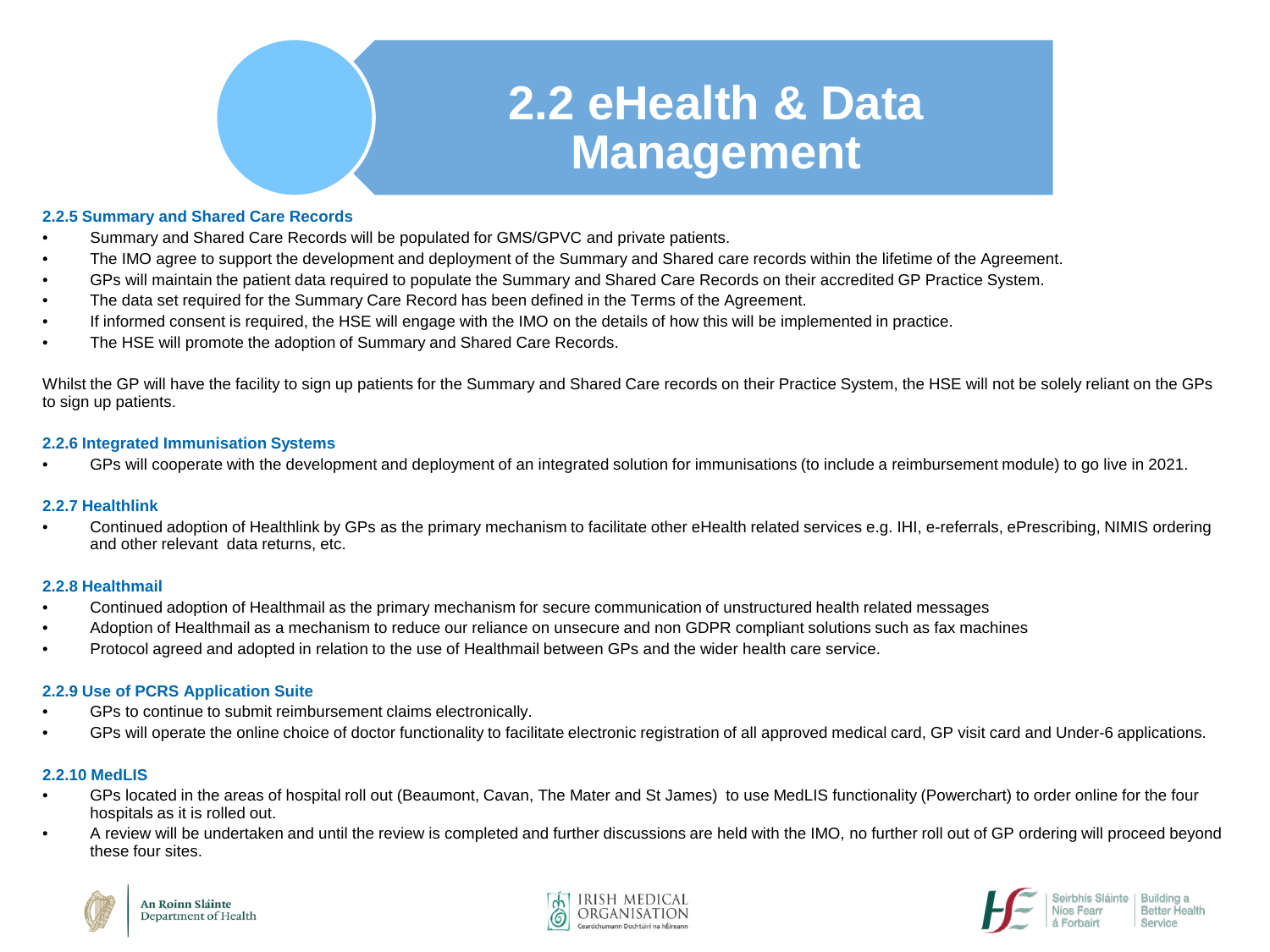# **2.3 Medicines Optimisation**

### **Medication Reviews**

GP reviews the pharmacist's recommendations and can either:

- Discuss with the patient as necessary and make the recommended changes to the prescription.
- Discuss with the patient and make partial changes to the prescription (patient centred preferences and capabilities need to be taken into account).
- Decide that recommendations are not appropriate in certain cases and provide reason for same.
- Cooperate with follow up reviews undertaken by the HSE pharmacist's recommendations.

### **Cooperation with Clinical Guidelines for ONS**

• GPs will cooperate with the HSE's administrative system for ONS, including adherence to preferred list of products and prior authorisation by exception requirements where alternative products are being prescribed.







**2.3.1 Medicines Usage Review**

**2.3.2 New Medicinal Products-prior Authorisation/Approval Measures**

**2.3.3 Systemic Interventions On Existing Medicinal Products**

**2.3.4 Oral Nutrition Supplements (ONS)** 

**2.3.5 Effective Medicine Management**